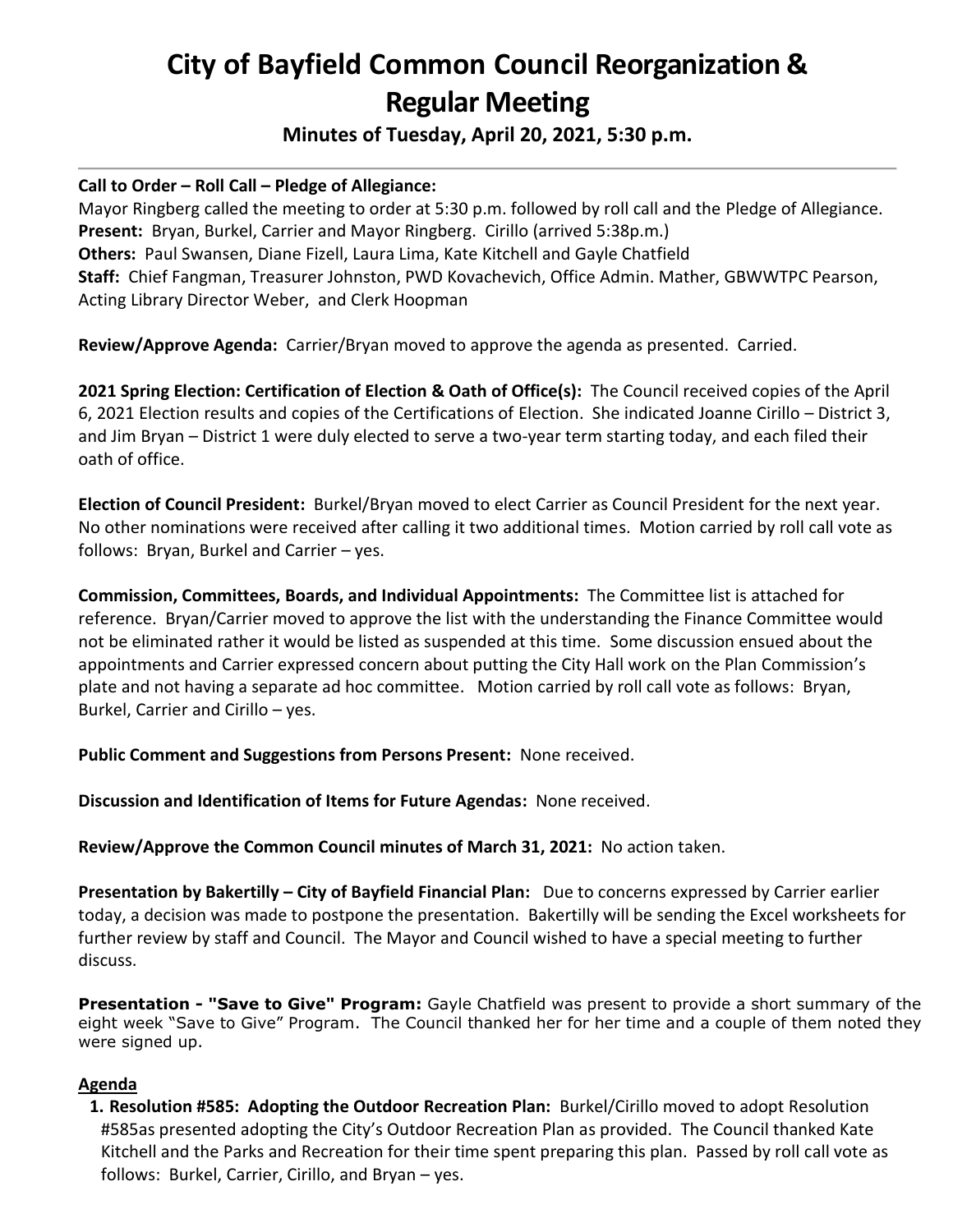# **2. Bayfield County Advisory EMS Study Inquiry**

 Cirillo/Carrier made a motion in support of the City's involvement and the Mayor's signature on the proposed Joint Advisory Study Committee Resolution proposed by Bayfield County. Joanne Cirillo volunteered to serve. Passed by roll call vote as follows: Carrier, Cirillo, Bryan, and Burkel – yes.

- **3. Mayoral Proclamation – Red Cliff Health Center:** Bryan/Burkel made a motion in strong support of the Mayor's signature on the proclamation. All agree this is a true gem to our community and we are fortunate to have their services available. Passed by a unanimous roll call vote – Cirillo, Bryan, Burkel, and Carrier – yes.
- **4. Covid Updates:** Bayfield County remains listed as high.

## **5. Project Updates:**

- **a. Cheq. Bay Housing Update March 24, 2021:** The survey results are in and are now being reviewed. It seems more information would be helpful form those wanting to move to the area. The Mayor mentioned the pilot sponsored by WHEDA is expected to begin in 2022.
- **b. Marina Breakwell/Seawall Project:** Waiting for approvals and permits which must be received before bidding can begin. Still hopeful to get the project started later this year.
- **c. Courthouse Lease:** The City has a meeting with GSA Officials on Thursday.
- **d. Parks and Recreation Big Ravine Trail:** Kate Kitchell provided the Council with a summary of the parks and recreation and BATS recent activities. She mentioned
	- There was a successful parks clean-up day last Saturday. Thank you to all volunteers which included members from the U.S. Coast Guard!
	- Arbor Day Tree Planting scheduled for May 20 five memorial trees will be planted at the Gil Larsen Trailhead.
	- There is a meeting scheduled for Thursday with Will Krift and other school officials to look at the proposed Hemlock Heights and School Trail easement.
	- The letter to Ms. Daum about a trail easement of donating her property was sent. No response has been received to date.
	- BATS is looking at RFR to be their fiscal sponsor.
	- Gil Larsen Trail signs are here and will be installed as soon as the bases arrive.
- **e. Library Pillar Project**: The crew has been back working and the project continues to be on schedule; May 2021 completion. PWD Kovachevich reported the pillar columns are on site.
- **6. Mayor's Report**: The Mayor said he is thankful for our local Police Officers. He then mentioned the recent news on the jury's verdict (George Floyd Trial).

## **File Reports from Committees, Commission & Boards**

**Ambulance**: Minutes of February 18, 2021  **Architectural Review Board**: Minutes of March 22, 2021  **Fire Department:** Minutes of April 5, 2021  **Greater Bayfield WWTP:** Eagle Point Solar – 12 Month Energy Production Report  **Harbor:** Minutes of April 5 and 13, 2021  **Library**: Minutes of March 24, and 31, April 8 and 14, 2021  **Parks and Rec**.: Minutes of March 3 and April 1, 2021  **Planning**: Minutes of March 23, 2021  **Police Department**: April 2021 Report  **Public Works**: Minutes of March 16, 2021  **Scenic By-Way:** Minutes of January 14, 2021